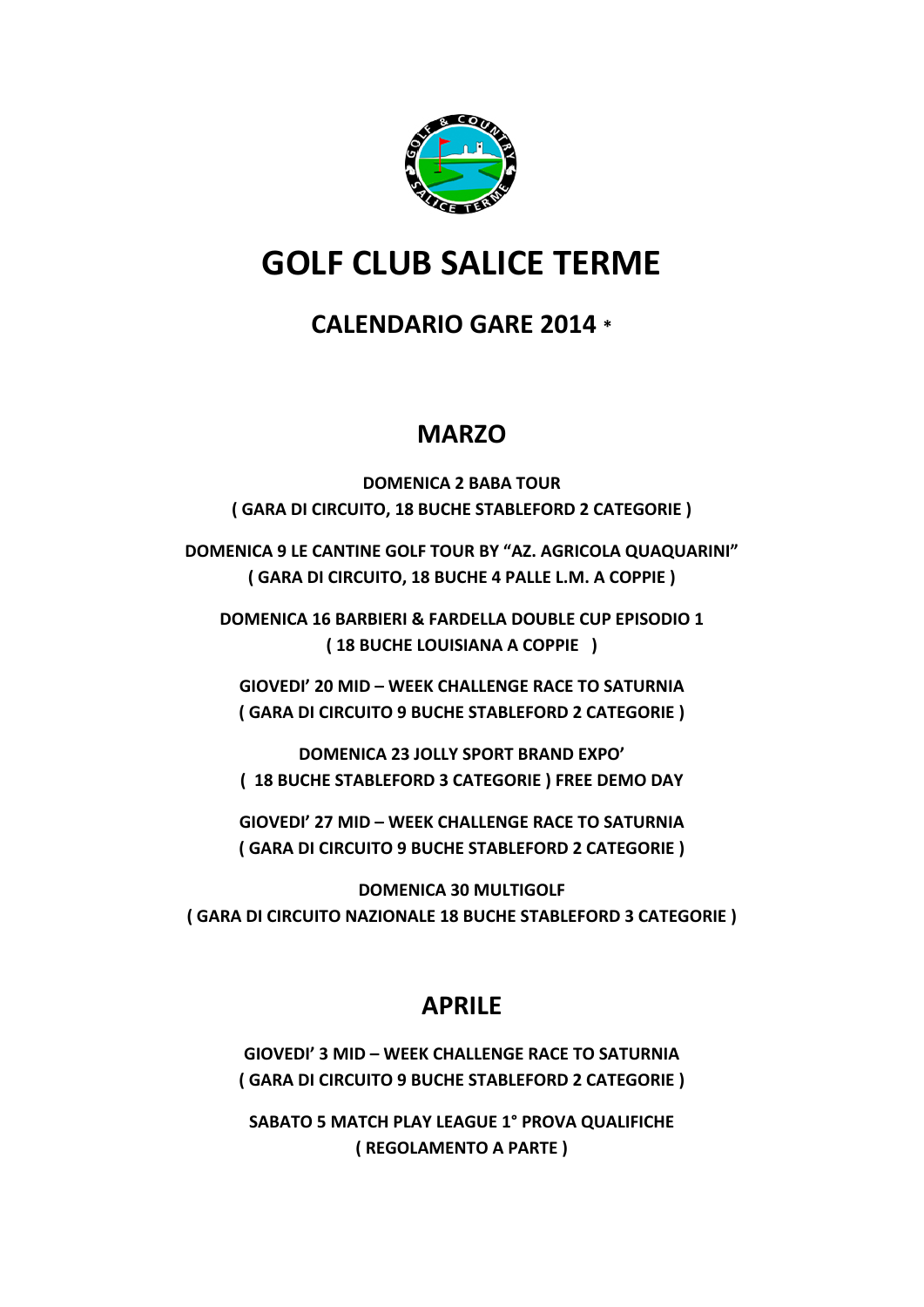#### **DOMENICA 6 COPPA COMMISSIONE SPORTIVA ( 18 BUCHE MEDAL 1° E 2° CATEGORIA, STABLEFORD 3° CATEGORIA )**

**MARTEDI' 8 HAPPY DAYS ( GARA DI CIRCUITO 18 BUCHE STABLEFORD 2 CATEGORIE )**

**SABATO 12 MATCH PLAY LEAGUE 2° PROVA QUALIFICHE ( REGOLAMENTO A PARTE )**

**DOMENICA 13 FRANCO BOSI ARGENTI CUP 2014 ( GARA DI CIRCUITO 18 BUCHE STABLEFORD 3 CATEGORIE )**

**GIOVEDI' 17 MID – WEEK CHALLENGE RACE TO SATURNIA ( GARA DI CIRCUITO 9 BUCHE STABLEFORD 2 CATEGORIE )**

**SABATO 19 SAMUDRA INSIEME ( GARA BENEFICA, 18 BUCHE STABLEFORD 2 CATEGORIE )**

**DOMENICA 20 LUNEDI' 21 DOMENICHELLI CUP 2014 EASTER EDITION ( 36 BUCHE A COPPIE GIOCATE CON FORMULE DIVERSE OGNI 9 : LOUISIANA, 4 PALLE , GREENSOME, FORSOM )**

> **VENERDI' 25 ORTIDORO "TUTTIFRUTTI" ( 18 BUCHE STABLEFORD 3 CATEGORIE )**

**DOMENICA 27 CITROEN BY VISTARINI VOGHERA ( 18 BUCHE MEDAL 1° E 2° CATEGORIA, STABLEFORD 3° CATEGORIA )**

**MARTEDI' 29 LOGOS SENIOR TOUR ( GARA DI CIRCUITO NAZIONALE, 18 BUCHE STABLEFORD 3 CATEGORIE )**

### **MAGGIO**

**GIOVEDI' 1 LIONS CLUB CASTELLO TORTONA ( GARA BENEFICA, 18 BUCHE STABLEFORD 2 CATEGORIE )**

**SABATO 3 BALLARIN GOLF SCHOOL TROFEO 1+1 ( 9 BUCHE STABLEFORD CON PUTTATORE NEOFITA)**

**DOMENICA 4 JOLLY SPORT BREND EXPO' ( 18 BUCHE STABLEFORD 3 CATEGORIE ) FREE DEMO DAY**

**GIOVEDI' 8 MID – WEEK CHALLENGE RACE TO SATURNIA ( GARA DI CIRCUITO 9 BUCHE STABLEFORD 2 CATEGORIE )**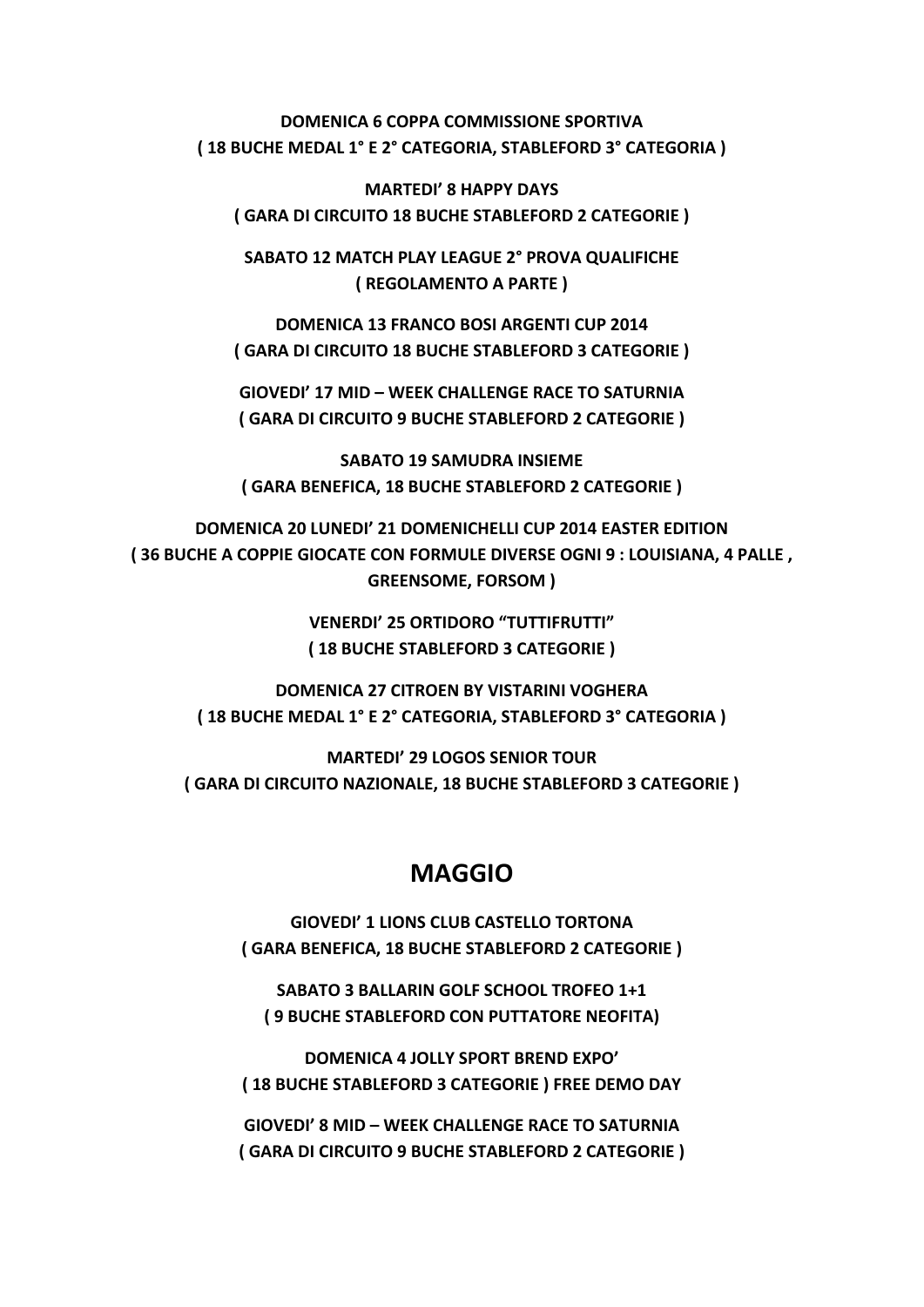#### **SABATO 10 MATCH PLAY LEAGUE 3° PROVA QUALIFICHE ( REGOLAMENTO A PARTE )**

**DOMENICA 11 GOLF IMPRESA CUP 2014 ( GARA DI CIRCUITO NAZIONALE, 18 BUCHE STABLEFORD 3 CATEGORIE )**

**MARTEDI' 13 HAPPY DAYS ( GARA DI CIRCUITO 18 BUCHE STABLEFORD 2 CATEGORIE )**

 **SABATO 17 AXA GOLF CUP 2014 ( GARA DI CIRCUITO NAZIONALE, 18 BUCHE STABLEFORD 3 CATEGORIE )** 

**DOMENICA 18 TROFEO PEUGEOT BY GANDINI VOGHERA ( 18 BUCHE MEDAL 1° E 2° CATEGORIA, STABLEFORD 3° CATEGORIA )**

**GIOVEDI' 22 MID – WEEK CHALLENGE RACE TO SATURNIA ( GARA DI CIRCUITO 9 BUCHE STABLEFORD 2 CATEGORIE )**

**SABATO 24 MATCH PLAY LEAGUE 4° PROVA QUALIFICHE ( REGOLAMENTO A PARTE )**

**DOMENICA 25 PODIO SPORT ARGENTI CUP ( GARA DI CIRCUITO NAZIONALE, 18 BUCHE STABLEFORD 3 CATEGORIE )**

**GIOVEDI' 29 MID – WEEK CHALLENGE RACE TO SATURNIA ( GARA DI CIRCUITO 9 BUCHE STABLEFORD 2 CATEGORIE )**

**SABATO 31 MATCH PLAY LEAGUE 5° PROVA QUALIFICHE ( REGOLAMENTO A PARTE )**

### **GIUGNO**

**DOMENICA 1 LE CANTINE GOLF TOUR "CASTELLO DI CIGOGNOLA" ( 18 BUCHE STABLEFORD 3 CATEGORIE )**

LUNEDI' 2 ARIEL CAR VOGHERA **( GARA DI CIRCUITO NAZIONALE 18 BUCHE 4 PALLE L.M. A COPPIE )**

**SABATO 7 MATCH PLAY LEAGUE 6°PROVA QUALIFICHE ( REGOLAMENTO A PARTE )**

**DOMENICA 8 TECNOSERRAMENTI BIG EVENT 2014 ( 18 BUCHE STABLEFORD 3 CATEGORIE )**

**GIOVEDI' 12 MID – WEEK CHALLENGE RACE TO SATURNIA ( GARA DI CIRCUITO 9 BUCHE STABLEFORD 2 CATEGORIE )**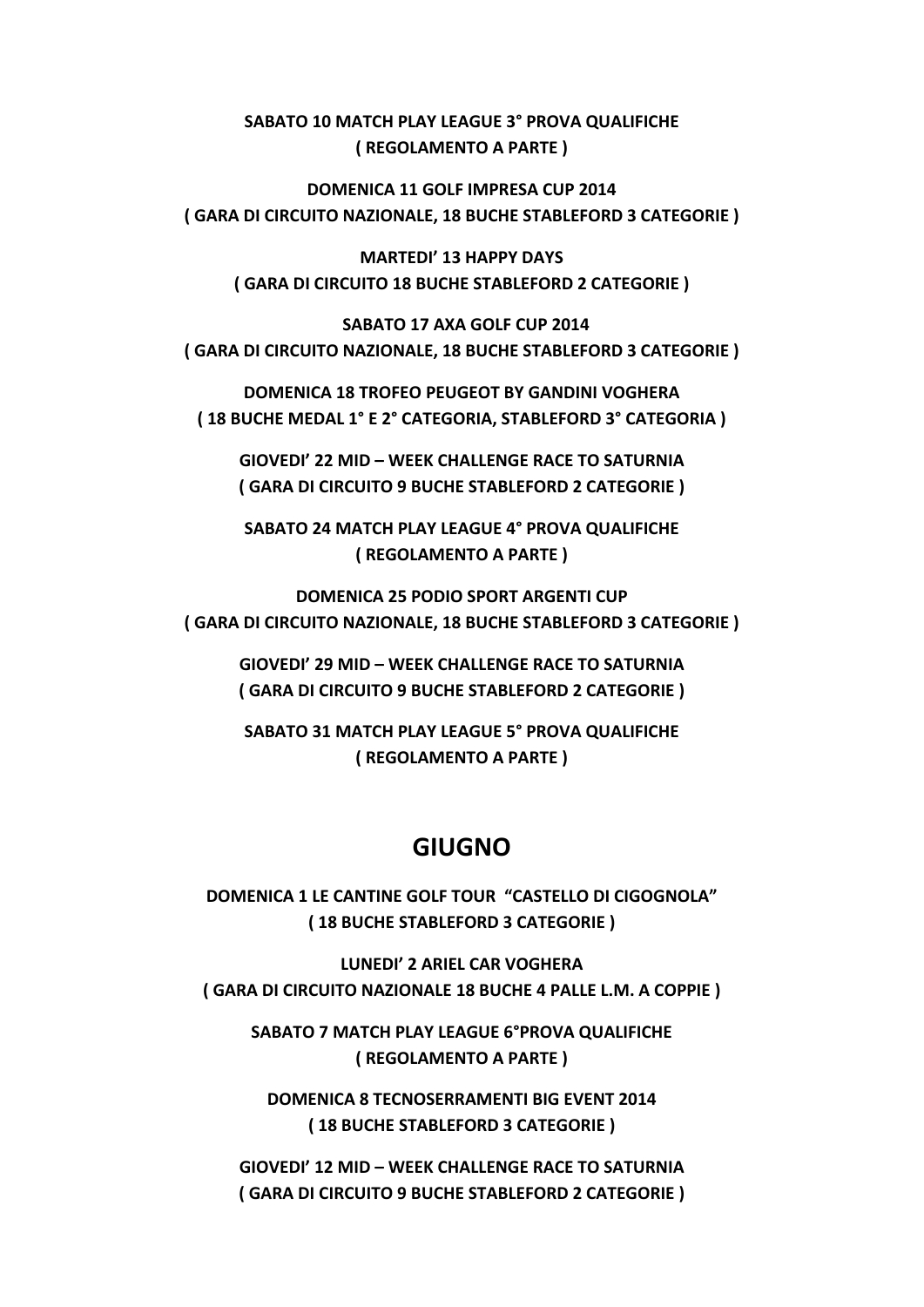**DOMENICA 15 MEMORIAL G. DENARI BY ZONCA SPA ( 18 BUCHE MEDAL 1° E 2° CATEGORIA, STABLEFORD 3° CATEGORIA )** 

 **GIOVEDI' 19 MID – WEEK CHALLENGE RACE TO SATURNIA ( GARA DI CIRCUITO 9 BUCHE STABLEFORD 2 CATEGORIE )**

**SABATO 21 MATCH PLAY LEAGUE QUARTI DI FINALE ( REGOLAMENTO A PARTE )**

> **DOMENICA 22 MAGGOM CUP 2014 ( 18 BUCHE STABLEFORD 3 CATEGORIE )**

**MARTEDI' 24 HAPPY DAYS ( GARA DI CIRCUITO 18 BUCHE STABLEFORD 2 CATEGORIE )**

> **SABATO 28 MATCH PLAY LEAGUE SEMIFINALI ( REGOLAMENTO A PARTE )**

**DOMENICA 29 CASA VENTURA CUP 2014 ( 18 BUCHE MEDAL 1° E 2° CATEGORIA, STABLEFORD 3° CATEGORIA )**

#### **LUGLIO**

**GIOVEDI' 3 MID – WEEK CHALLENGE RACE TO SATURNIA ( GARA DI CIRCUITO 9 BUCHE STABLEFORD 2 CATEGORIE )**

**SABATO 5 DOMENICA 6 ENDURANCE II° EDITION ( 24 H. DI GOLF NON STOP, REGOLAMENTO A PARTE )**

**GIOVEDI' 10 MID – WEEK CHALLENGE RACE TO SATURNIA ( GARA DI CIRCUITO 9 BUCHE STABLEFORD 2 CATEGORIE )**

**SABATO 12 CEDRO MELA TROFEO 1+1 ( 9 BUCHE STABLEFORD CON PUTTATORE NEOFITA)**

**DOMENICA 13 "MEMORIAL BALLARIN" BY MICKY BALLARIN GOLF SCHOOL ( 18 BUCHE STABLEFORD 3 CATEGORIE ) JOLLY SPORT FREE DEMO DAY**

> **GIOVEDI' 17 MID – WEEK CHALLENGE RACE TO SATURNIA ( GARA DI CIRCUITO 9 BUCHE STABLEFORD 2 CATEGORIE )**

**SABATO 19 DOMENICA 20 COPPA DEL PRESIDENTE BY MERCEDES BENZ ( 36 BUCHE MEDAL 1° E 2° CATEGORIA, STABLEFORD 3° CATEGORIA )**

**GIOVEDI' 24 MID – WEEK CHALLENGE RACE TO SATURNIA ( GARA DI CIRCUITO 9 BUCHE STABLEFORD 2 CATEGORIE )**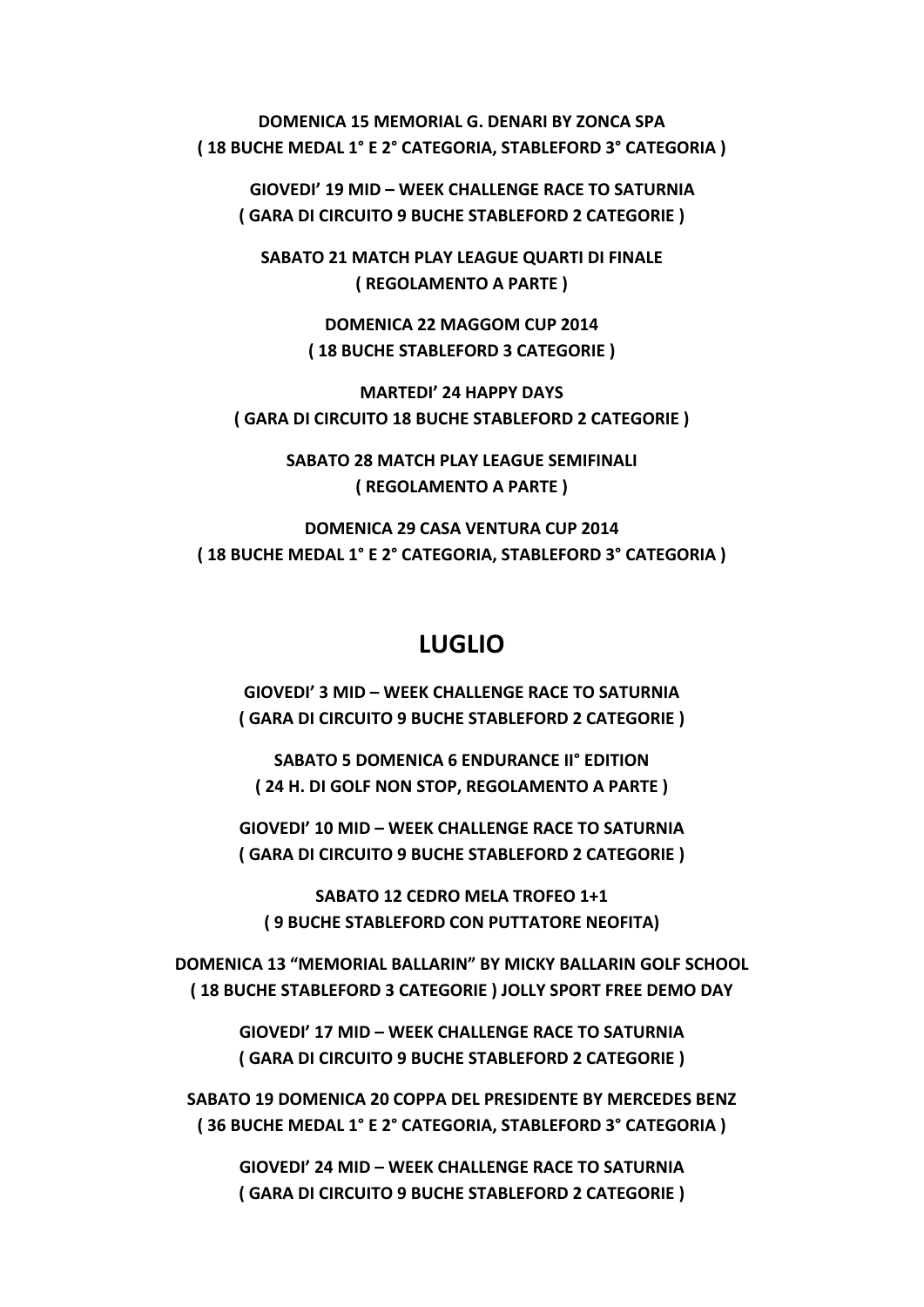#### **SABATO 26 MATCH PLAY LEAGUE FINALE ( REGOLAMENTO A PARTE )**

**DOMENICA 27 BMW & MINI TROPHY BY CASTELLI & CARTENI ( 18 BUCHE MEDAL 1° E 2° CATEGORIA, STABLEFORD 3° CATEGORIA )**

**GIOVEDI' 31 MID – WEEK CHALLENGE RACE TO SATURNIA ( GARA DI CIRCUITO 9 BUCHE STABLEFORD 2 CATEGORIE )**

### **AGOSTO**

**DOMENICA 3 BL SALUMI SUMMER EDITION ( 18 BUCHE FORMULA PRO‐AM 4 GIOCATORI )**

**GIOVEDI' 7 MID – WEEK CHALLENGE RACE TO SATURNIA ( GARA DI CIRCUITO 9 BUCHE STABLEFORD 2 CATEGORIE )**

**DOMENICA 10 BABA TOUR ( GARA DI CIRCUITO, 18 BUCHE STABLEFORD 2 CATEGORIE )**

**GIOVEDI' 14 VENERDI' 15 SABATO 16 DOMENICA 17 FERRAGOSTO TIME ( 4 GIORNI DI PURO DIVERTIMENTO GOLFISTICO E NON SOLO….)**

**GIOVEDI' 21 MID – WEEK CHALLENGE RACE TO SATURNIA ( GARA DI CIRCUITO 9 BUCHE STABLEFORD 2 CATEGORIE )**

> **DOMENICA 24 TROFEO DEL TABACCAIO ( 18 BUCHE STABLEFORD 3 CATEGORIE )**

**MERCOLEDI' 27 HAPPY DAYS ( GARA DI CIRCUITO 18 BUCHE STABLEFORD 2 CATEGORIE )**

 **SABATO 30 BABA TOUR ( GARA DI CIRCUITO, 18 BUCHE STABLEFORD 2 CATEGORIE )**

**DOMENICA 31 SARA ASSICURAZIONI CHALLENGE ( 18 BUCHE MEDAL 1° E 2° CATEGORIA, STABLEFORD 3° CATEGORIA )**

### **SETTEMBRE**

**GIOVEDI' 4 MID – WEEK CHALLENGE RACE TO SATURNIA ( GARA DI CIRCUITO 9 BUCHE STABLEFORD 2 CATEGORIE )**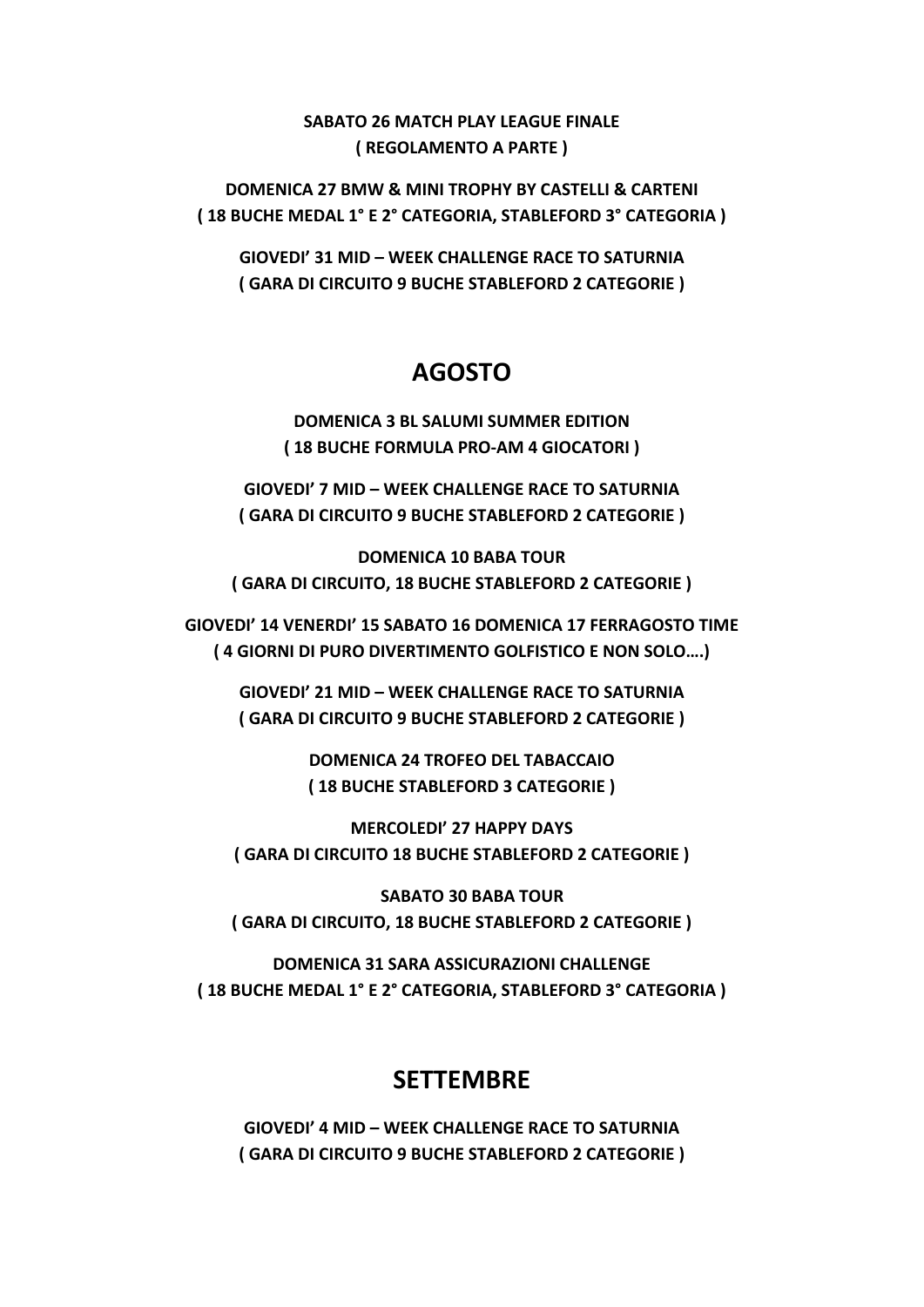**SABATO 6 GRAN COMBINATA ( GOLF , BEACH VOLLEY, CALCETTO )**

**DOMENICA 7 CAMERON GOLF TROPHY 2014 ( 18 BUCHE MEDAL 1° E 2° CATEGORIA, STABLEFORD 3° CATEGORIA )**

**GIOVEDI' 11 MID – WEEK CHALLENGE RACE TO SATURNIA ( GARA DI CIRCUITO 9 BUCHE STABLEFORD 2 CATEGORIE )**

**SABATO 13 CAMPIONATO SOCIALE SCRATCH QUARTI DI FINALE ( REGOLAMENTO A PARTE )**

**DOMENICA 14 BABA TOUR ( GARA DI CIRCUITO NAZIONALE, 18 BUCHE STABLEFORD 2 CATEGORIE )** 

**GIOVEDI' 18 MID – WEEK CHALLENGE RACE TO SATURNIA ( GARA DI CIRCUITO 9 BUCHE STABLEFORD 2 CATEGORIE )** 

**SABATO 20 CAMPIONATO SOCIALE SCRATCH SEMIFINALI ( REGOLAMENTO A PARTE )**

**DOMENICA 21 JOLLY SPORT BREND EXPO' ( 18 BUCHE STABLEFORD 3 CATEGORIE ) FREE DEMO DAY**

**SABATO 27 CAMPIONATO SOCIALE SCRATCH FINALI ( REGOLAMENTO A PARTE )** 

**DOMENICA 28 BABA TOUR ( GARA DI CIRCUITO NAZIONALE, 18 BUCHE STABLEFORD 2 CATEGORIE )** 

### **OTTOBRE**

**SABATO 4 MID – WEEK CHALLENGE RACE TO SATURNIA ( LA FINALE )**

**DOMENICA 5 LE CANTINE GOLF TOUR BY "MARCHESE MALASPINA" ( GARA DI CIRCUITO, 18 BUCHE 4 PALLE L.M. A COPPIE )**

**DOMENICA 12 BARBIERI & FARDELLA DOUBLE CUP EPISODIO 2 ( 18 BUCHE LOUISIANA A COPPIE )**

**DOMENICA 19 COPPA DEL CONSIGLIO ( 18 BUCHE STABLEFORD 3 CATEGORIE, SCORE D'ORO GRAN FINAL )**

> **DOMENICA 26 SOZZANI CUP 2014 ( 18 BUCHE LOUISIANA A COPPIE )**